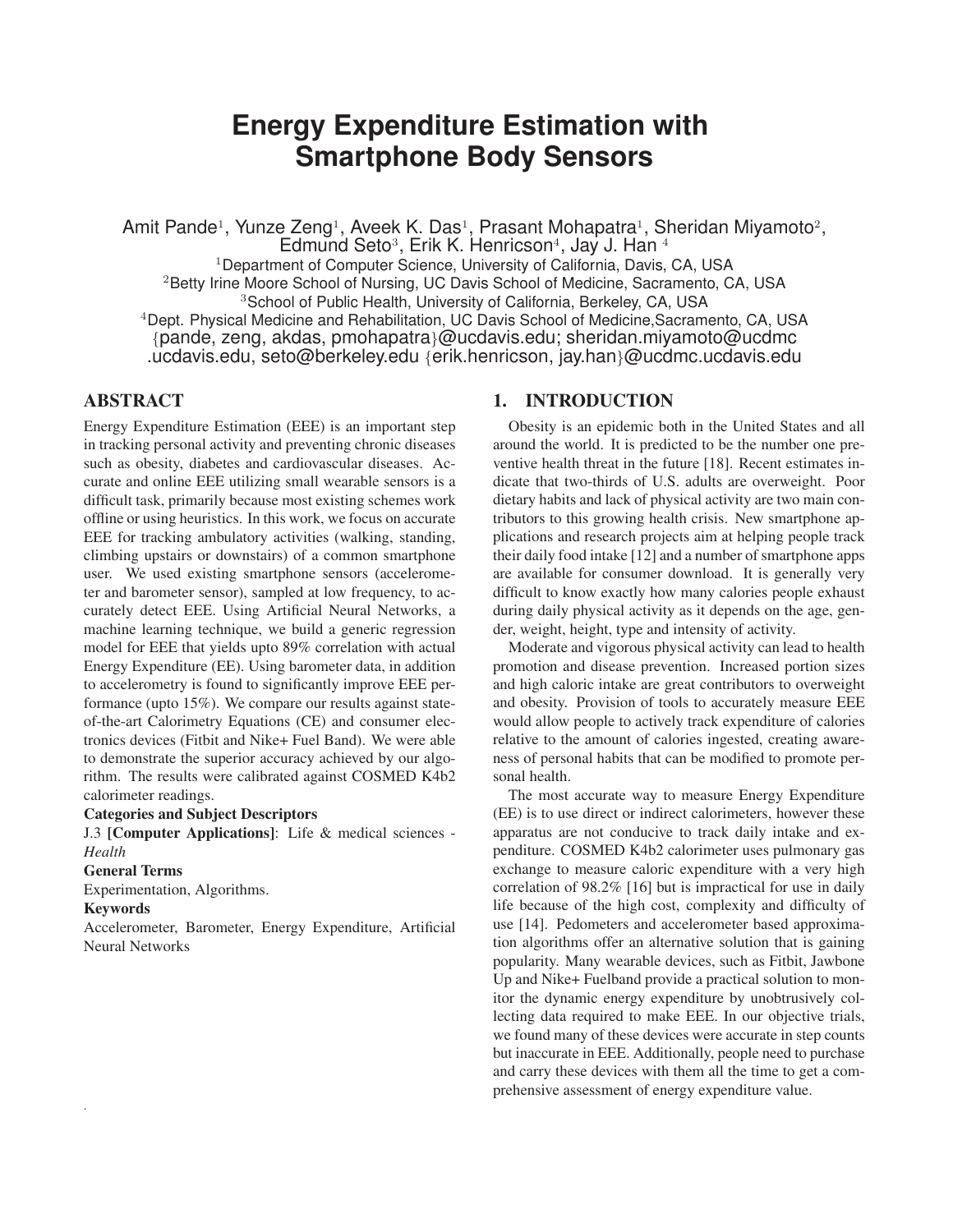| Walking type   | U <sub>p</sub>    | Down              |
|----------------|-------------------|-------------------|
| Steps (Nike+)  | $54.46 \pm 22.58$ | $59.83 \pm 11.45$ |
| EEE (Nike+)    | $3.32 \pm 2.15$   | $4.38 \pm 0.67$   |
| Steps (Fitbit) | $61.96 \pm 20.44$ | $71.38 \pm 13.18$ |
| EEE (Fitbit)   | $7.82 + 2.85$     | $9.14 + 2.92$     |

Table 1: EEE (Cal) and step counts using commercial devices (Nike+ Fuelband and Fitbit one)

The main shortcoming of pedometers or any step-counting algorithms is their poor accuracy in detecting steps at slow speed and insensitivity to gait differences such as the length of the stride leading to unreliable estimation of energy expenditure. Another approach is to use accelerometer values directly. The existing algorithms used to estimate EE from accelerometers attempt to find an empirical relation between accelerometer data and energy expenditure data measured by a calorimeter, e.g. COSMED K4b2.

Accelerometer based algorithms have found high degrees of correlation with EEE in scenarios such as walking, running and standing. However, active lifestyle often involves climbing up or down stairs. In these scenarios, accelerometer or pedometer based approaches tend to be inaccurate. For example - in a sample trial we asked some volunteers to climb up 4 flight of stairs and then to climb down the same number of stairs. The EEE obtained using commercial products such as Fitbit and Nike+ Fuelband (which use pedometer based approach) are shown in Table 1. It is counterintuitive that one will spend more calories climbing down than upwards. The algorithms used in these devices appear to count steps and speed of the movement and attribute higher expenditure based on these variables. Given that our volunteers moved faster when climbing down stairs versus up stairs these devices measured higher caloric expenditure for the less vigorous activity of climbing down versus up.

With smartphones becoming ubiquitous devices, we assert that they are the most convenient devices for EEE, rather than introducing than introducing dedicated wristbands, heart rate monitors or other tracking devices. However, work needs to be done to improve EEE accuracy using smartphone sensors. Accelerometry equations don't work well in climbing upstairs / downstairs where altitude change is involved.

New smartphones such as Galaxy S3, Galaxy Nexus, iPhone 5 and later models have an integrated barometer sensor in the phone which passively measures atmospheric pressure. Slight variations in atmospheric pressures can be detected by these algorithms to detect work done against gravity, hence improving the results. Another motivation behind our work is to develop a practical framework for EEE estimation. Existing accelerometry equations require heavy computations or require high sampling frequency, either of which will drain the battery of smartphones quickly.

The main contributions of this paper are as follows:

1. We advocate the use of machine learning techniques

for EEE. We build a linear regression and multi-layer perceptron-based regression model to obtain a 89% correlation  $(\rho)$  accuracy. We obtain high accuracy and low error (RMSE=1.07).

- 2. Multiple trials were conducted over 7 individuals and validated using COSMED K4b2 calorimeter. We can obtain high correlation using basic features and low sampling frequency, which will lead to battery efficiency.
- 3. We demonstrate that using barometer sensor, in addition to accelerometer, improves accuracy ( $\rho$  increases by 15%) without computational overhead.

Before going into the description of the methodology in details we would like to point out the scopes and limitations of our described model. First and foremost, our analysis have been built and analyzed on the basis of the most basic activities of a normal human being. The results can be extended to other physical activities like running, biking, etc. Secondly, our proposed model requires an individual to carry a smartphone at all times. This can be problematic as a smartphone may not always be carried by individuals and the sensor location will not always be known. Recognizing the activity type with a non-fixed location of sensor on the body is complex.

The rest of the paper is organized as follows: Section 2 gives an overview of related works in this area. Section 3 discusses the methodology used to process sensor data from the smartphones. Section 4 gives a brief summary of the prediction models used in the paper followed by experimental results in Section 5. Section 6 states conclusions and discusses directions for future work.

# 2. RELATED WORK

## 2.1 EEE Using Body Sensors

Fitbit is a highly popular commercial device which uses accelerometer and altimeter sensors to capture personal activity, a significant improvement over traditional pedometers. However, some experiments have demonstrated that Fitbit is not very accurate as it lacks activity-classification algorithms [6]. Nike+ Fuelband has the same limitations. Exiting body sensor related energy expenditure estimation mostly employs a body-worn accelerometer and performs signal analysis to estimate calories expended in real-time using regression formulas. However, using a single sensor on the body is not enough to provide accurate measurement for body movement. Instead, multiple sensors are needed to improve the activity estimation performance [3].

Heart rate monitors have been used as stand-alone devices or along with accelerometer sensors to collect data and predict energy expenditure. Some devices such as Wahoo heart rate monitor, acquire heart rate data by measuring pulse rate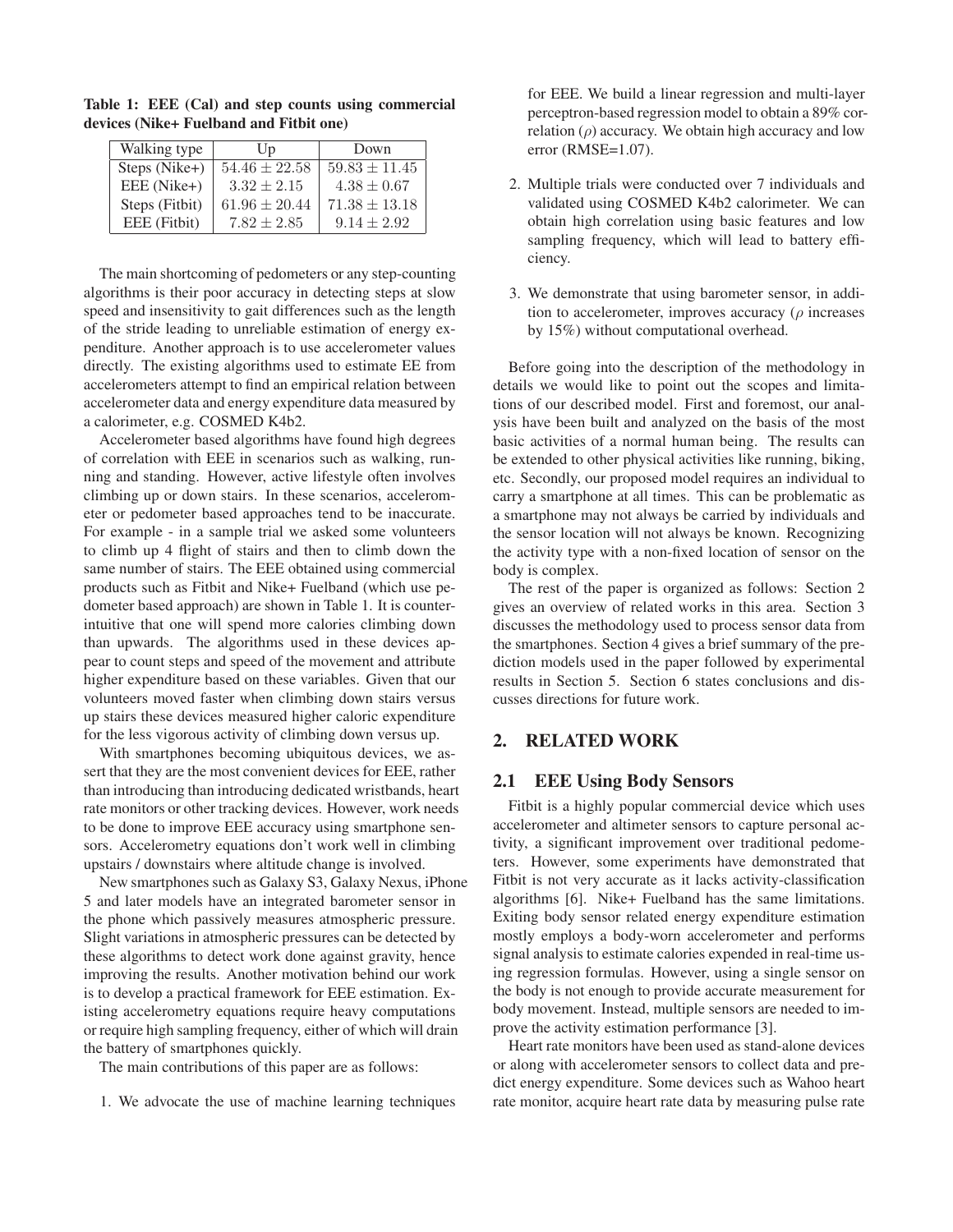and use a linear relation between heart rate and oxygen uptake to predict energy expenditure. However, heart rate monitors have low accuracy during sedentary behavior and require individual calibration [14, 2].

# 2.2 EEE Using Smartphones

Accelerometer sensor in smartphone has been used for activity recognition in many studies like in [19]. CalFit is a widely used Android application that tracks time, location and physical activity patterns of users for health and wellness studies [19]. It uses smartphones GPS receiver to get the location information and the accelerometer for obtaining motion data. It uses an algorithm presented in [5] to estimate energy expenditure strictly based on accelerometer data. Another previous work [21] shows how smartphones, along with GPS data, can be used to effectively calculate the EEE of individuals during biking.

#### 2.3 Barometer sensor and its application

Traditionally, the barometer sensor is used in meteorology to measure atmospheric pressure. It is also used as pressure sensor which measures relative and absolute altitude through the analysis of changing atmospheric pressure. The barometer sensor can be used for motion detection, but it is mostly used by location-based applications to evaluate elevation. Ohtaki et al. have first introduced the concept of combining barometer with accelerometer for detecting ambulatory movmements [15], where authors embed a barometer sensor into a portable device to evaluate daily physical activity and classify the activity type.

# 3. METHODOLOGY

Our primary aim was to build an application capable of accurately providing EEE without leveraging significant computational resources on the smartphones. Low computational and power requirements will make such an algorithm more usable and attractive to consumers.

Researchers have used a sampling frequency of 10-800 Hz [20] for activity detection. However, studies have shown that 0.1-20 Hz is decent range for most human activities [4]. In this study, however, we restrict our measurements to the default smartphone sampling rate of 2Hz which corresponds to low battery consumption and processing overhead. Both accelerometer and barometer sensors are sampled at 2Hz (corresponding to 2 samples per second).

We use a window of time equivalent to 4 seconds (8 samples) to obtain different feature vectors required for our analysis. We divide these features into two basic categories: basic and derived. The basic features involve direct calculations of mean values from the tri-axis accelerometer and barometer sensor and these computations are power-efficient. The derived features are obtained from basic accelerometer data and selected from existing studies in this domain [14], which we believe will improve the accuracy of our algorithm. However, they require significant computational overhead beyond the requirements of the basic features. We also collect logistics inputs about the users and use them as feature vector in our machine learning algorithm.

## 3.1 Logistics

We use subjective user information as feature vectors (FV 1-5) in our machine learning algorithm.

- Gen: Gender of the person (1 for male, 2 for female)
- Age: Age of the person in years
- Hei: Height of the person in  $m$
- Wei: Weight of the person in  $kq$
- *BMI*: Body to Mass Index of the person, calculated as division of height (squared) with weight and measured in  $kq/m^2$

#### 3.2 Basic Features

We use the following feature vectors (FV 6-9) obtained from the accelerometer sensor values over a window.

- $\mu A_x$ : Mean of x component of Accelerometer signal.
- $\mu A_y$ : Mean of y component of Accelerometer signal.
- $\mu A_z$ : Mean of z component of Accelerometer signal.
- $\mu_P$  mean of barometer signal.

The FV above are calculated easily from sensor data and are referred to as basic FVs.

#### 3.3 Derived Features

Next, we define the additional FVs we derived from triaxial accelerometer data. These features have been useful in human activity recognition and possibly also improve accuracy in our scenario [14]. These are termed as derived FVs (FV 10-34).

- $\mu A C A_x$ ,  $\mu A C A_y$ ,  $\mu A C A_z$ : absolute mean of energy deviation from average of  $A_x$ ,  $A_y$  and  $A_z$  signals. (for example,  $\mu A C A_x$  = mean of  $|A_x - \mu A_x|$ )
- *SVM*: Signal Vector Magnitude is the root mean square value of AC component along all three axis.
- $\rho_{x,y}, \rho_{z,y}, \rho_{x,z}$ : Correlation between  $A_x, A_y$  and  $A_z$ signals (pairwise).
- $P_x$ ,  $P_y$ ,  $P_z$ : Pitch of  $A_x$ ,  $A_y$  and  $A_z$  signals.
- $\sigma^2 A C A_x$ ,  $\sigma^2 A C A_y$ ,  $\sigma^2 A C A_z$ : variance of energy deviation from average energy of  $A_x$ ,  $A_y$  and  $A_z$  signals. (for example,  $\sigma^2 A C A_x$  = variance of  $(A_x - \mu A_x)$ )
- $R_x$ ,  $R_y$ ,  $R_z$ : Range of  $A_x$ ,  $A_y$  and  $A_z$  signals in given window.
- $E_x$ ,  $E_y$ ,  $E_z$ : Energy of  $A_x$ ,  $A_y$  and  $A_z$  signals in given window.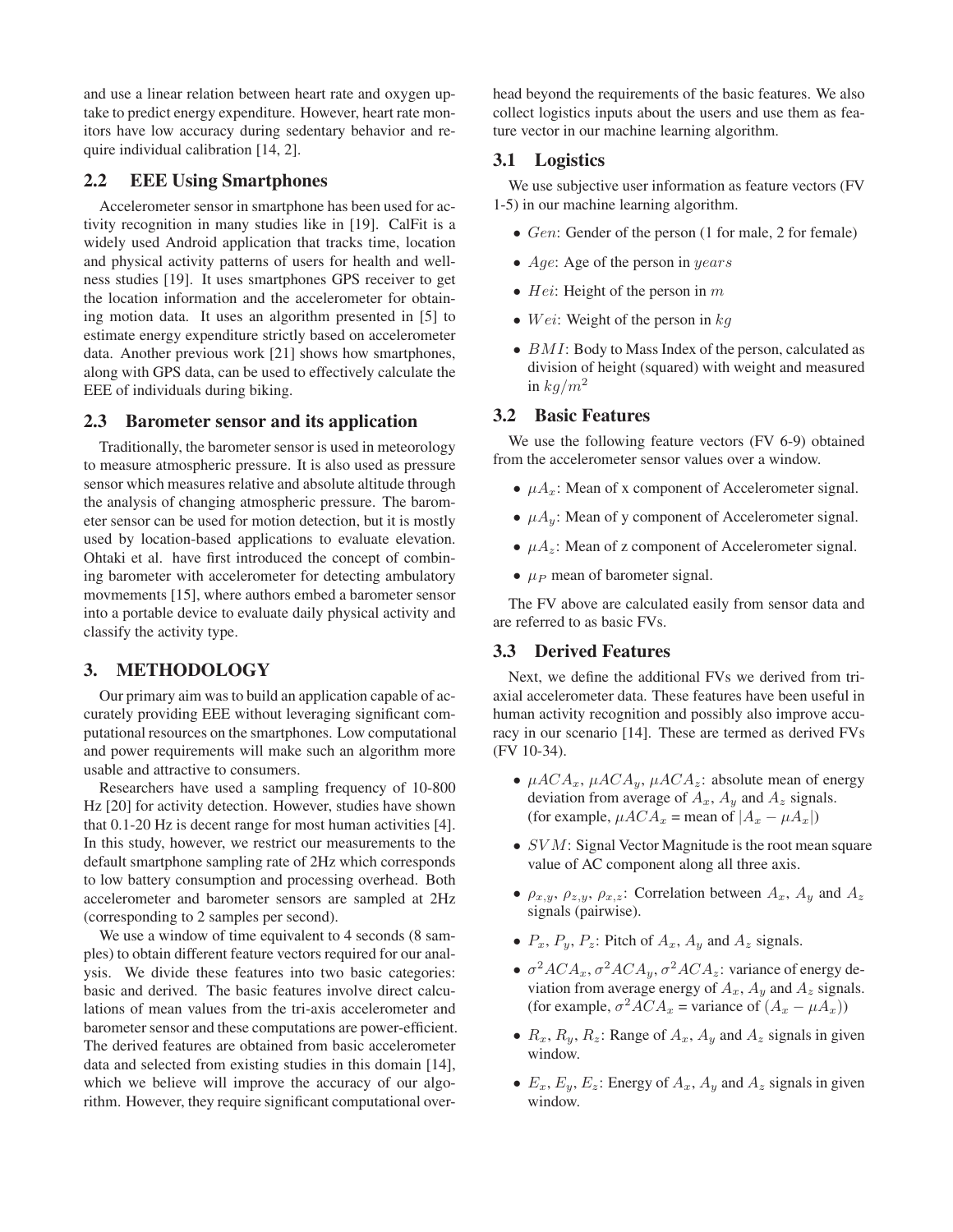- $H_x$ ,  $H_y$ ,  $H_z$ : Entropy of  $A_x$ ,  $A_y$  and  $A_z$  signals in given window.
- $\sigma_P^2$ : variance of barometer signal.
- $Ran_P$ : Range of barometer signal (in given window).
- mgh: Work done against gravity.  $mgh = Ran_P \times$ W ei

## 3.4 Calorimetry equations

The activity counts or acceleration values collected using accelerometers can be combined with demographic information and regression techniques [7, 5] or physical models of the human body [11] to produce energy expenditure estimates. We use the popular equation proposed by [5] to obtain EEE. This model is also deployed in Calfit [19] used by researchers in California to assess associations between the built environment and physical activity in many case studies. EEE estimates given by this method uses the following heuristic relation:

$$
\widetilde{EEE} = aA_H^k + bA_z^m,\tag{1}
$$

*where,*

 $\circ A_H = (A_x^2 + A_y^2)^{0.5},$ ◦ a=.01281\**Wei* + 0.84322, ◦ b=.0389\**Wei* - 0.68244\**Gen* + 0.69250, ◦ k=.0266\**Wei* + 0.14672, ◦ m=-0.00285\**Wei* + 0.96828

Researchers have reported 60-95% correlation using Equation 1 for ambulatory activities such as walking or running. However, the performance degrades when used for activities involving change of altitude. We use this as FV(35) in our algorithm.

## 3.5 Instruments

Another critical task is to measure accurate EE values. Direct calorimeter [17] requires observations in a confined metabolic chamber and is therefore impractical in our scenario. Doubly labeled water techniques are inappropriate because they calculate EE over a long duration instead of for a single activity. To calibrate exact energy expenditure values, we used COSMED K4b2 [13] indirect calorimeter, which is portable and can be used with our setup.

We used Samsung Galaxy Nexus smartphones to record observations of barometer and smartphone sensors.

#### 4. PREDICTION MODELS

In this section, we briefly introduce the two regression models we use in this work for EEE using accelerometer and barometer data. The former is linear while the other is a non-linear model.

#### 4.1 Linear Regression

Simple linear regression is the least squares estimator of a single explanatory variable. It minimizes the sum of squared

vertical distances between the observed responses in the dataset and the responses predicted by the linear approximation. The resulting estimator can be expressed by a simple formula, especially in the case of a single regressor on the right-hand side. If X denote the vector of inputs (obtained or derived from accelerometer and barometer readings) and Y denotes EE obtained using COSMED calorimeter,  $\overline{Y}$  denotes EEE values obtained from the model:

$$
\overline{Y} = X\beta + \varepsilon,\tag{2}
$$

where  $\beta$  and  $\varepsilon$  are constants.

#### 4.2 Artificial Neural Networks

We use Artificial Neural Network (ANN), a non-linear, non-parametric and data driven machine learning approach in addition to simple regression technique. These non-linear techniques have been successfully used in a number of domains [8, 1] for successful prediction. Inspired by biological nervous systems, ANNs are simplified representations of the model used by human brain for intelligent functions.

The number of input layers is determined by the modality of  $X$  i.e. the number of feature vectors extracted from accelerometer and barometer data. We use one hidden layer, composed of simple elements (called neurons) and each neuron uses a non-linear transfer function to map inputs into outputs [9]. The connections between neurons largely determines the network function. One can train a neural network to perform a particular function by adjusting the values of the connections (weights) between elements. The final layer produces the ANN's output. The output of a feed-forward neural network with one hidden layer and one output neural network is given by

$$
\overline{Y} = \Gamma \left[ \sum_{j=1}^{N_{hidden}} \omega_{j,o} \times \Gamma \left( \sum_{i=1}^{N_{input}} \omega_{i,j} \times X_i + b_j \right) + b_o \right]
$$

where,  $\omega_{i,j}$  denotes weight between link i and j; all the inputs to a node are summed and passed through transfer function Γ. Input layer neurons uses tansig (Tan-Sigmoid) transfer function.

These functions are available for implementation as standard routines in Weka toolbox [10] and were used in this work.

## 5. EXPERIMENTS AND RESULTS

In this section, we present our results using ANN and linear regression models on data collected from field experiments. The smartphone sensors logged their data using Androsensor app into a csv file while COSMED K4b2 calorimeter was used to validate the readings and measure actual EE. The smartphone was held in hand by the participants. For each participant, the following set of ambulatory activities were designed:

• Standing (at rest) for 2 minutes.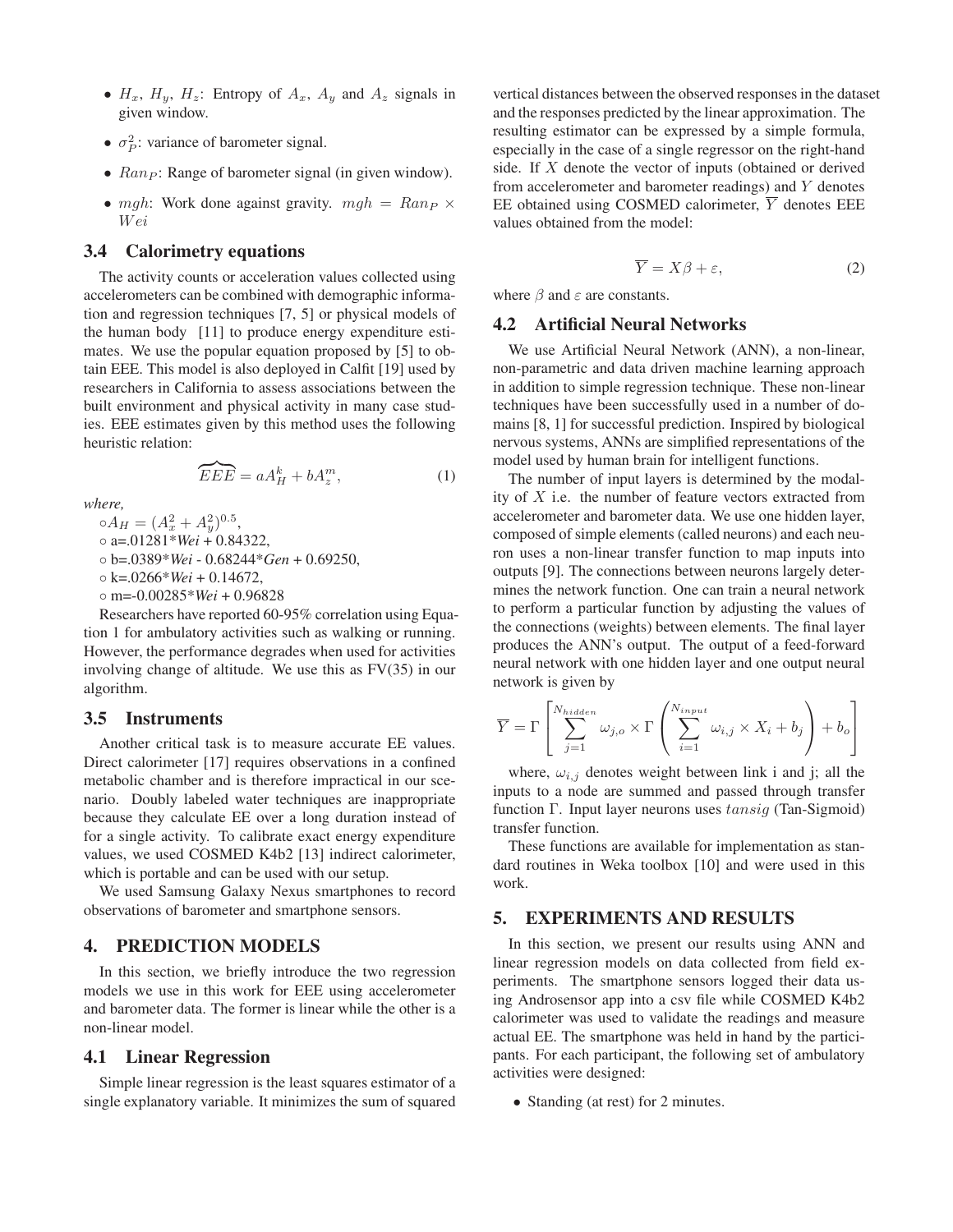



(b) Plot of ANN and Regression output against COSMED values using all FVs



| Model used               | $\rho$ | <b>RMSE</b> | <b>MAE</b> |  |  |  |
|--------------------------|--------|-------------|------------|--|--|--|
| <b>ANN</b>               |        |             |            |  |  |  |
| Raw Accelerometer (only) | 0.7189 | 1.6235      | 1.2244     |  |  |  |
| All Feature Vectors (FV) | 0.8794 | 1.1266      | 0.7347     |  |  |  |
| <b>Linear Regression</b> |        |             |            |  |  |  |
| Raw Accelerometer (only) | 0.6028 | 1.8251      | 1.4611     |  |  |  |
| All FVs                  | 0.5807 | 1.8643      | 1.4797     |  |  |  |

Table 2: Regression Results

- Walking two laps of a 50m corridor.
- Climbing up and down on a staircase, 4 flights at a time, for four times.

Seven individuals participated in the tests. Healthy male graduate students of different ethnic background from our lab contributed to these experiments and we ran multiple trials. The range of bodily features are as follows: Weight (56-109 Kg), Height (173-184 cm), Age (22-29 years) and BMI (18-36  $kg/m^2$ ).

We obtained all the values and then extracted the feature vectors mentioned earlier. Matlab and Weka software tools were used for computational analysis. Unlike, activity specific classification and EEE algorithms [2], our focus here is on designing a single robust EEE algorithm, that can be applied to a combination of all regular physical activities in a combined manner.

Table 2 gives the performance results using Artificial Neural Networks and Simple Linear Regression models.  $\rho$  indicates correlation between predicted output and actual EE values. RMSE is the Root Mean Square Error while MAE is Mean Absolute Error. Raw Accelerometer means that only the mean accelerometer values are provided as inputs to machine learning algorithm. 'All FV' refer to the case when all 35 FVs mentioned earlier are included in ANN.

Table 3: Impact of Calorimetry Equation (CE) on ANN performance

| Model used             |        | <b>RMSE</b> | <b>MAE</b> |  |
|------------------------|--------|-------------|------------|--|
| CE.                    | 0.606  | 1.9044      | 1.4634     |  |
| Raw Accelerometer      | 0.7189 | 1.6235      | 1.2244     |  |
| Raw Accelerometer + CE | 0.6738 | 1.7642      | 1.3347     |  |
| All FV - CE            | 0.8653 | 1.2104      | 0.7456     |  |
| All FV                 | 0.8794 | 1.1266      | 0.7347     |  |

It can be clearly seen that linear regression gives very poor performance in all cases. There is no improvement in linear regression performance with increase in Feature Vectors. Thus, the utility of using non-linear models for regression is clear. Using ANN model, we are able to achieve 72% correlation with actual EE values with a RMSE of 1.62 using only accelerometer equations. When all FVs are used, correlation increases to 88% and RMSE reduces to 1.13.

Figure 1 gives a plot of output values using ANN and linear regression, as compared to COSMED values. The errors are less in ANN than by the Linear Regression model, and less in cases where more FVs are used.

### 5.1 Impact of Calorimetry equations

Calorimetry Equations (CE) proposed in literature, such as the one used in [5, 19] have very high computational complexity as they involve fractional arithmetic and are not feasible on smartphone processors. We want to quantify the impact of these calculations (which are otherwise accurate for walking and running) on the accuracy of ANN model. We ran the ANN model with and without this equation for both Raw Acc. and All FV models. The results are presented in Table 3. Using only CE gives us a correlation of 60%. It can be seen that including CE has a negative impact on the accuracy of ANN model with Raw Acc. while there is in-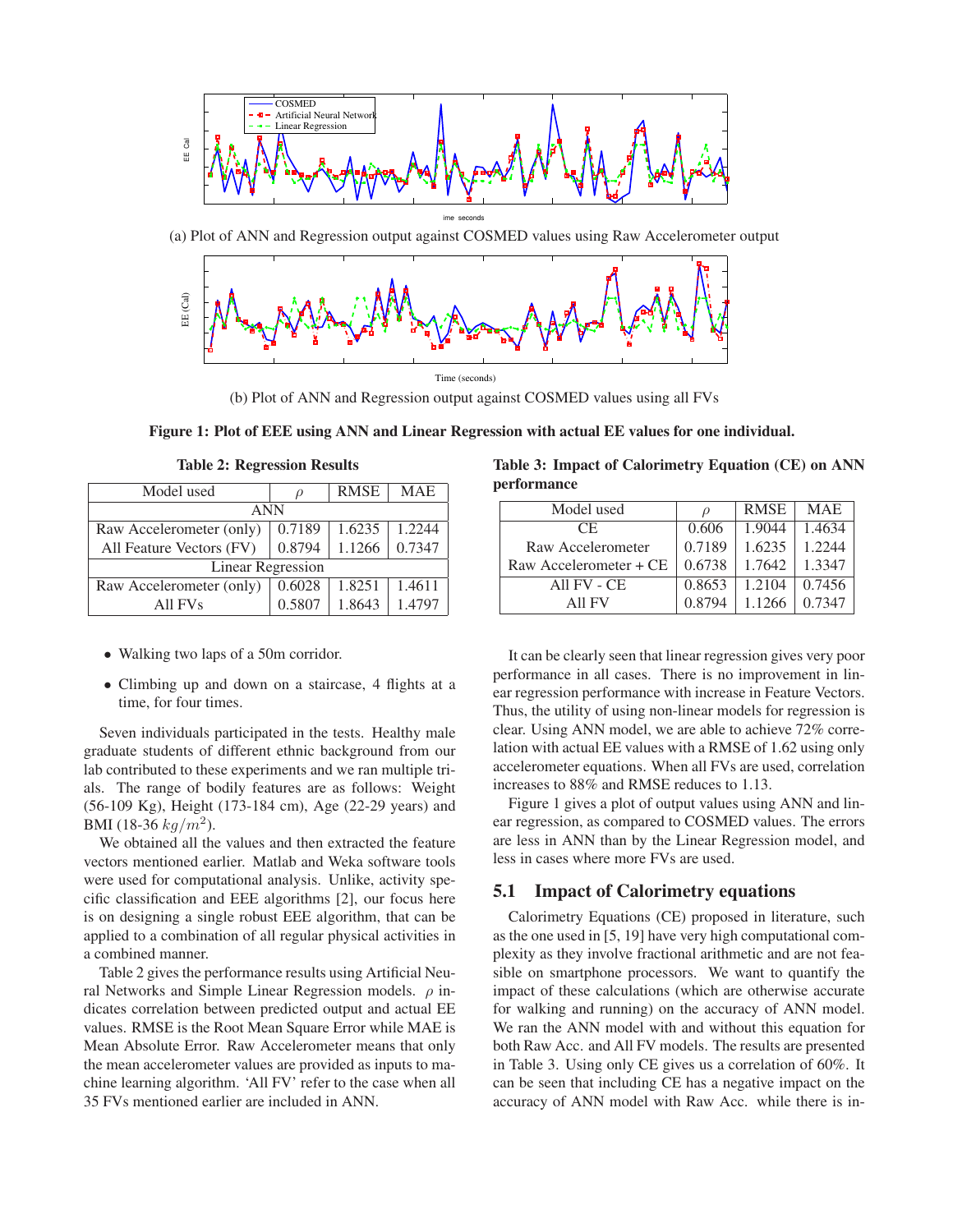| Model used                                          |          | <b>RMSE</b>         | <b>MAE</b> |
|-----------------------------------------------------|----------|---------------------|------------|
| Raw Accelerometer (only)   0.7189   1.6235   1.2244 |          |                     |            |
| Raw Acc. + Bar.                                     | 0.8326   | $1.2991 \pm 1.0029$ |            |
| All FV                                              | $0.8794$ | $1.1266 \pm 0.7347$ |            |

Table 4: Impact of barometer values on EEE prediction using ANN

significant improvement with other FVs. Hence we remove this input from our selection of feature vectors.

#### 5.2 Impact of barometer sensor

The experimental results validated our assertion that barometric sensor (Bar.) has high correlation with EEE accuracy. Appending the mean of barometer values ( $\mu$ <sub>P</sub>) improve the correlation of EEE to actual energy expenditure from 71% to 83% as shown in Table 4. However, the results can be further improved using other FVs. 'All FV' refer to the case when all 35 FVs mentioned earlier are included in ANN.

# 5.3 Influence of Feature Vectors

Extracting each feature vector from raw sensor inputs can be time consuming. Particularly, on an embedded device like a smartphone, such operations may drain the battery.

We first profile the different FV extraction algorithms in terms of their computational complexity. Since the exact speed of computation is device dependent, we report relative speed (time of execution relative to time of execution of Raw Acc. values). The values are reported in Table 5. These computations are performed with a desktop processor running at 2.6 GHz and averaged over 200K computations. We show relative performance trend which should scale well to mobile processors. Next, our goal is to prune the FVs with higher computational cost without sacrificing the accuracy of EEE.

We ran multiple trials and found interesting observations:

- Unlike activity classification [14], EEE accuracy is not impacted by pitch, range, axes correlation or entropy. In fact, these FVs have a negative impact on ANN performance. By removing these FVs our classifier correlation improved to 89% and MAE dropped to 0.7886. This, set of features, where we select  $\mu$ AC, SVM, energy and variance along with raw accelerometer values, is referred to as 'Moderate FV' in Table 6.
- Using only Signal Vector Magnitude and  $\mu$ AC coefficients energy along with Raw sensor values gives reasonable accuracy and low computational requirements. This case is referred to as 'Simple FV' in Table 6.

The summary of these results is given in Table 6. The correlation of EEE using Raw Accelerometer values increases by up to 15% using Raw barometer sensor values. Similarly, barometer sensor value impacts performance with Simple FV and Moderate FV by 21% and 24% respectively without

| Name            | Time  | Name          | Time                      |
|-----------------|-------|---------------|---------------------------|
| Correlation     | 18.7X | $\mu AC$      | 1.2X                      |
| Pitch           | 158X  | <b>SVM</b>    | 0.21X                     |
| Variance        | 3X    | Energy        | 0.5X                      |
| Range           | 12X   | Entropy       | $0.71\text{ X}$           |
| 10 <sup>1</sup> |       | Fitbit<br>CE  | Artificial Neural Network |
| EE(Cal)         |       | <b>COSMED</b> |                           |
|                 |       |               |                           |

Table 5: Relative Computational Time of FV extraction

Figure 2: Overall absolute EE comparison of COSMED and ANN with Nike+, Fitbit and Calorimetry equation

Unstairs

incurring any significant computation cost. Also the RMSE values show significant improvement in each of these cases.

We are now in a position to recommend 3 ANN models for best performance tradeoffs: (1) using only accelerometer and barometer mean values, (2) adding simple FVs and (3) adding moderate FVs. The exact choice will depend on accuracy required and available computational power.

#### 5.4 Comparison with other products

It is not possible to obtain second by second EEE from commercial devices such as Fitbit or Nike+ Fuel band. However, we did calibrate these values before and after each trial. We present the summary results in Figure 2. The errors in individual measurements seem to sum up and CE algorithm (calorimetry equation used in Calfit) presents an estimate which is within 25% of the COSMED values. ANN values are within 10% of the range of COSMED values. We can see that Nike+ Fuelband tends to underestimate the EE while Fitbit tends to overestimate the value. The error bars in the figure show the standard deviation for each device/ algorithm. Fitbit has an abnormally high deviation. Our algorithm has a smaller deviation over the population considered, which is comparable to actual COSMED values.

# 6. CONCLUSION AND FUTURE WORK

In this work, we proposed usage of the accelerometer and barometer body sensors of smartphones for accurate EEE in ambulatory settings. To emulate a practical setting, we used a smartphone sampling accelerometer and barometer sensors readings at 2Hz only. We then used these values to obtain FVs and fit an ANN which can yield up to 89% correlation and RMSE of 1.07. with very small computational over-